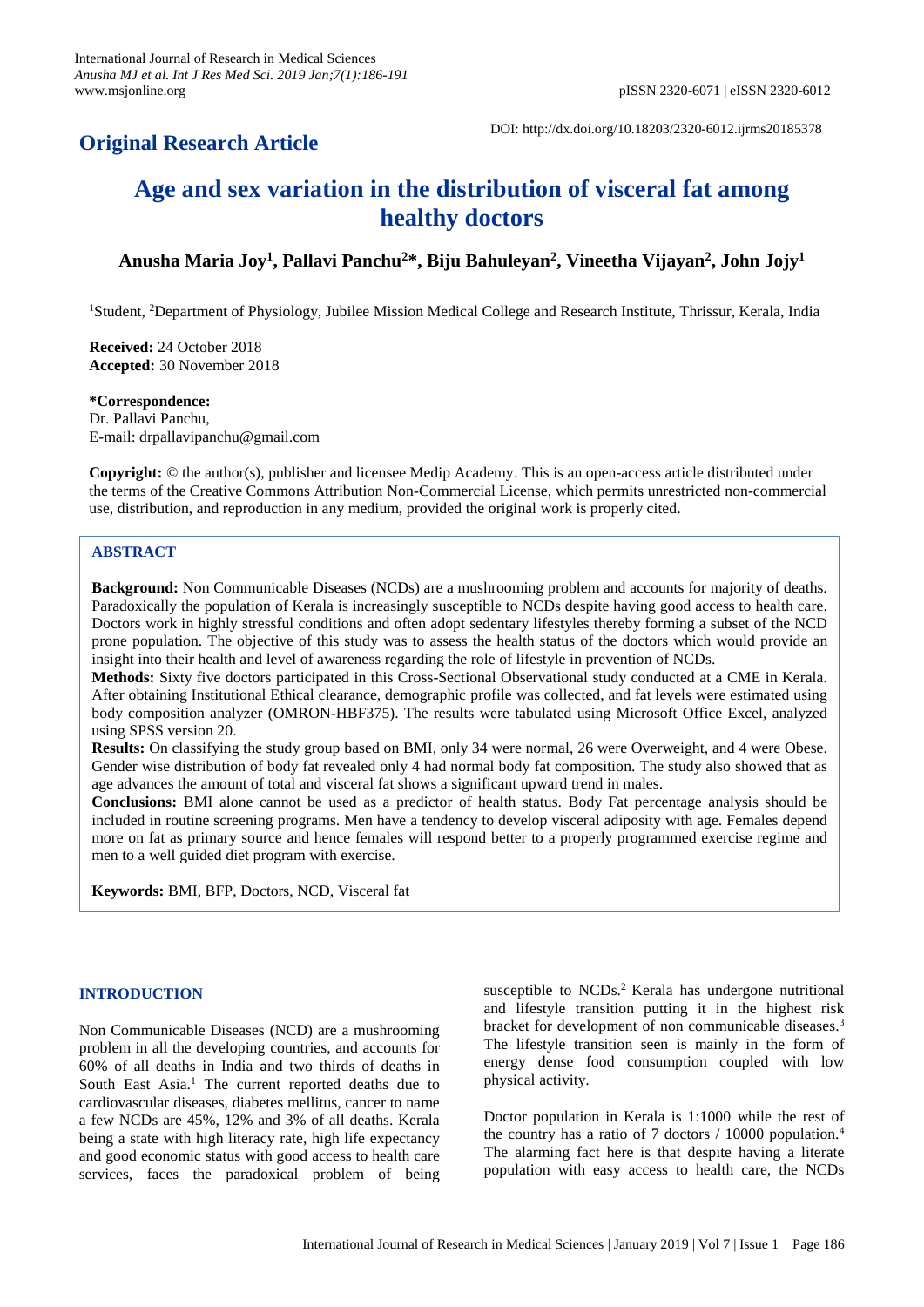show a rising trend. The only conclusion to be drawn from this fact is a global lack of awareness in public and doctors alike regarding the role of healthy lifestyle as a mainstay of preventive medicine.

So, the need of the hour was to assess the health status of the doctors which would provide an insight into their health status and thereby provide a level of awareness regarding the role of lifestyle in prevention of Non Communicable Disease. In assessment of a healthy lifestyle, parameters like body mass index, body fat, visceral fat, level of physical activity and food habits are considered. A solitary assessment of Body Fat provides information about all the above factors linked with lifestyles. High fat levels also form the main etiological cause of NCDs which is a key modifiable risk factor.<sup>5</sup> The levels of fat need not cause panic, but rather the distribution of fat is more relevant in acting as risk factor of NCDs.<sup>6,7</sup>

The difference in fat distribution across genders has been well documented by researchers. Men have an android type of fat distribution, while the gynoid distribution in women is cardioprotective.<sup>8,9</sup> Although females have higher fat distribution as compared to males, they are at the least risk for NCDs till they attain menopause, after which the risk equalizes.<sup>10</sup> In the back drop of these established facts, the problems are twofold. One, to consider whether the health care providers are aware of the implications of fat levels and its effects in causing comorbidities and second, whether this awareness has a practical application in their own lives.

# **METHODS**

This cross sectional observational study was conducted at a Continuing Medical Education program in Thrissur after obtaining institutional ethical clearance which was attended by a diverse group of doctors of both genders. Using complete sampling method, all doctors (36 males and 29 females) willing to participate in the study and having no documented history of NCDs were included. A proforma collecting basic demographic profile was filled and fat levels were estimated using body composition analyzer (OMRON-HBF 375) and the important parameters estimated were Body Mass Index, Total Body Fat and Visceral Fat.

# *Body fat composition*

Body fat composition analysis was performed using body composition analyzer (OMRON-HBF 375) general information such as date of birth, gender and height have to be fed to the device earlier. Height was measured to the nearest 0.1cm using a wall-mounted stadiometer. The analyzer determines the body composition using bioelectrical impedance or biological resistance method by using weak currency (50KHz, 500μA) flowing through both hands and feet. $11,12$  The device provides us with weight, body mass index and total body fat percentage.

BMI (Body Mass Index) was categorized based on Asian Standards (WHO) which shows:

- $\bullet$  <18.5kg/m<sup>2</sup> (Underweight)
- $18.5 22.9$  kg/m<sup>2</sup> (Normal)
- $\bullet$  23.0-24.9kg/m<sup>2</sup> (Overweight)
- $>>=25\text{kg/m}^2(\text{Obese})^{12}$

Total body fat levels were categorized based on gender (male (M)/ female (F) provided by the device;

- $\geq$ 25% (M)/ $\geq$ 35% (F)-very high
- 20-25 % (M)/30-35% (F)-high
- $10-20\%$  (M)/20-30% (F)-normal
- $<$ 10% (M)/ $<$ 20% (F)-low.

Visceral Fat levels were distributed as:

- N (Normal) 0.5-9.5
- $H$  (High) 10.0-14.5
- VH (Very High) 15.0-30.0

The results were tabulated using Microsoft Office Excel spreadsheet and analyzed using SPSS version 20.0. The correlation and significance values have been explained in each table.

# **RESULTS**

The present study, out of the 65 doctors, 36 were males and 29 were females aged between 35-65 years. Table 1 shows the classification of the study group according to the BMI. 34 were found to be normal, while 26 were overweight and 4 were obese and 1 was underweight.

#### **Table 1: Classification according to BMI.**

| <b>BMI</b> classification                       | <b>Frequency</b> | <b>Percentage</b> |
|-------------------------------------------------|------------------|-------------------|
| Underweight<br>$(<18.5 \text{kg/m}^2)$          |                  | 1.5               |
| Normal $(18.5 - 22.9 \text{kg/m}^2)$            | 34               | 52.3              |
| Overweight (23.0-<br>$24.9$ kg/m <sup>2</sup> ) | 26               | 40.0              |
| Obese ( $\ge$ /= 25kg/m <sup>2</sup> )          |                  | 6.2               |
| $DMI$ $Dod$ , $Mosc$ $Lod$ ,                    |                  |                   |

BMI- Body Mass Index

In Table 2, the total fat and visceral fat distribution in various age groups and genders were studied. 24 of the participants were under 40, 31 were in the age group of 41-60 while only 10 participants were above 61. The total fat distribution in males and in females was in the oldest age group. Visceral fat levels was the highest in the age group above 61 years in men while it was the highest in 41-60 age group in women. The age wise distribution of total fat and visceral fat in both the genders is statistically significant.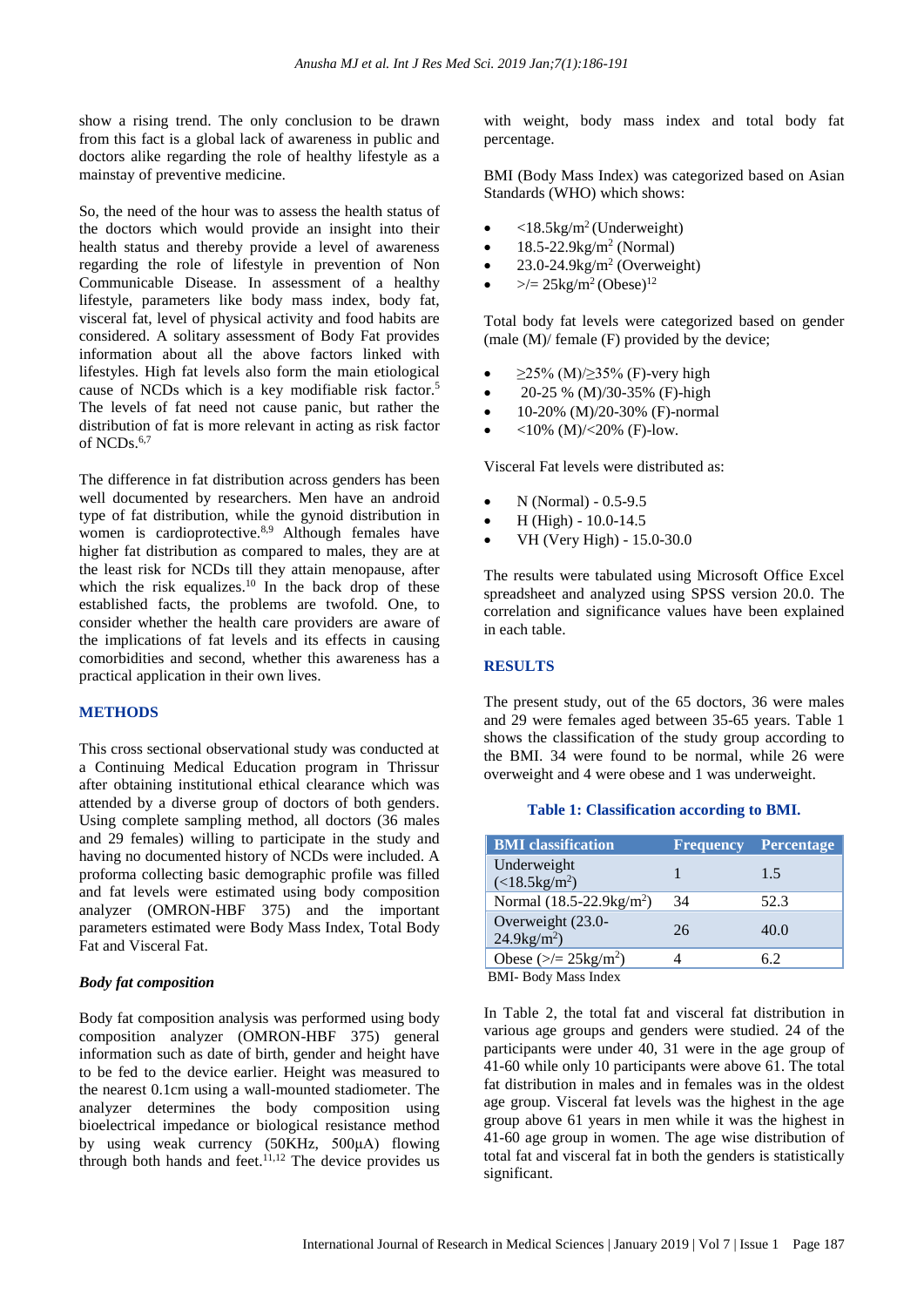Table 3 shows the gender wise distribution of body fat. Out of the 36 males the fat levels are as follows: very high  $(23)$ , high  $(12)$ , normal  $(1)$ , and low  $(0)$ . Among the 29 females, 14 had very high (VH), 12 high (H) and 3 had normal (N) distribution of fat.

**Table 2: Total and Visceral Fat distribution in various age intervals and genders.**

| Age                 | <b>Total Fat</b> | Male      | <b>Female</b> | <b>Visceral Fat</b> | Male     | <b>Female</b> |
|---------------------|------------------|-----------|---------------|---------------------|----------|---------------|
| $\leq$ =40 (n = 24) | 27.19            | 24.84     | 32.91         | 9.62                | 10.70    | 7.00          |
| $41-60$ (n = 31)    | 29.69            | 27.11     | 35.12         | 9.55                | 10.62    | 7.30          |
| $>= 61$ (n = 10)    | 31.38            | 29.55     | 38.70         | 13.60               | 15.68    | 5.25          |
| Pvalue              | 0.089            | $0.009**$ | 0.382         | 0.068               | $*0.026$ | 0.541         |

Anova, Kruskal Wallis Test, Independent Samples T-Test.\*\*p<0.01 \*p<0.1

| <b>Fat</b>     | <b>Male</b> | <b>Female</b> |
|----------------|-------------|---------------|
| Very high (VH) | 23 (63.9%)  | 14 (48.27%)   |
| High(H)        | 12(33.33%)  | 12(41.39%)    |
| Normal $(N)$   | 1(2.77%)    | $3(10.34\%)$  |
| Low (L)        | $0(0.0\%)$  | $0(0.0\%)$    |
| Total          | 36(100%)    | 29(100%)      |

# **Table 3: Gender wise distribution of body fat.**

#### **DISCUSSION**

To control the global Non Communicable Disease epidemic a constant vigilant monitoring of the trends in NCDs risk factors is needed.<sup>13</sup> BMI was considered the gold standard in reporting the incidence of NCDs in various studies. Many studies have positively linked BMI with Non Communicable Disease occurrence. Since Asians have a shorter stature and a different structural framework, BMI standards which applied to the European cannot be applied to Asians. Hence the Asian standards of BMI has been revised.<sup>14</sup> While it is easy to assume that a high BMI means higher amount of fat, this may not be the case since muscle mass also contribute to body weight. Hence to get a better assessment of the doctor population, whose health status was the point of focus, body fat percentage was also taken into account.

In Table 1, the study population was classified based on the body weight into Underweight, Normal, Overweight and Obese categories, using BMI as a parameter. Of the 65 participants, only 34 were found to be Normal, while 26 were Overweight and 4 were Obese.

The same study population was also grouped into Low (L), Normal (N), High (H) and Very High (VH) categories of body fat percentage as given in Table 3. Since body fat percentage is gender specific the group was further classified based on the sex. Females have higher body fat composition compared to male as shown in many studies.<sup>15-18</sup> For the same BMI, females present with 10% higher body fat when compared to men as per the work of Kalypso et al.<sup>19,20</sup>

In Table 2, the participants were classified based on age and gender into 3 groups: Age<40, between 41-60 and those above 61. As age advances the amount of total fat shows an upward trend. The change in lifestyle along with decreased physical activity is a major contributor to this.. As fat deposition increases it infiltrates into the muscle leading onto the release of proinflammatory cytokines which can result in muscle atrophy. This finding is in line with the previous studies carried out in different population.<sup>21</sup> Declining sex steroids levels coupled with Growth hormone deficiency reduce the lean muscle mass and the incorporation of poor lifestyle increases fat infiltration into the muscles in males accounting for the age related upward shift in Body Mass Index.<sup>22</sup>

When the lifecycle and the location of the accumulated fat is studied, pre pubertal boys and girls don't defer much in this regard. After menarche girls tend to accumulate more fat particularly in the thigh and gluteal region and this kind of fat distribution is called "gynoid". Gynoid fat distribution is not linked to development of NCDs. The male pattern of distribution is "android" where in a preferential accumulation of fat occurs in the upper body and is known to be linked with NCDs. Compared to women, men accumulate large amounts of lean mass that is bone and muscle and less of fat.<sup>23</sup> The clinical significance of this difference in fat distribution has been extensively studied by multiple epidemiological studies that confirm the protective effect of gynoid pattern of fat distribution on cardiovascular risks.

Body fat distribution is sexually dimorphic with males having more visceral fat as also seen in this study in Table 2. As age advances, decrease in physical activity occurs with an increased uptake of energy dense diet leading to an increase in weight. However, fat deposition with age is more visceral than subcutaneous. The likely differences in deposition pattern may be attributed to the hormone estrogen. Estrogen directly or through the activation of the receptors on adipocytes augments the sympathetic tone favouring lipid accumulation in subcutaneous areas than in visceral areas. However, in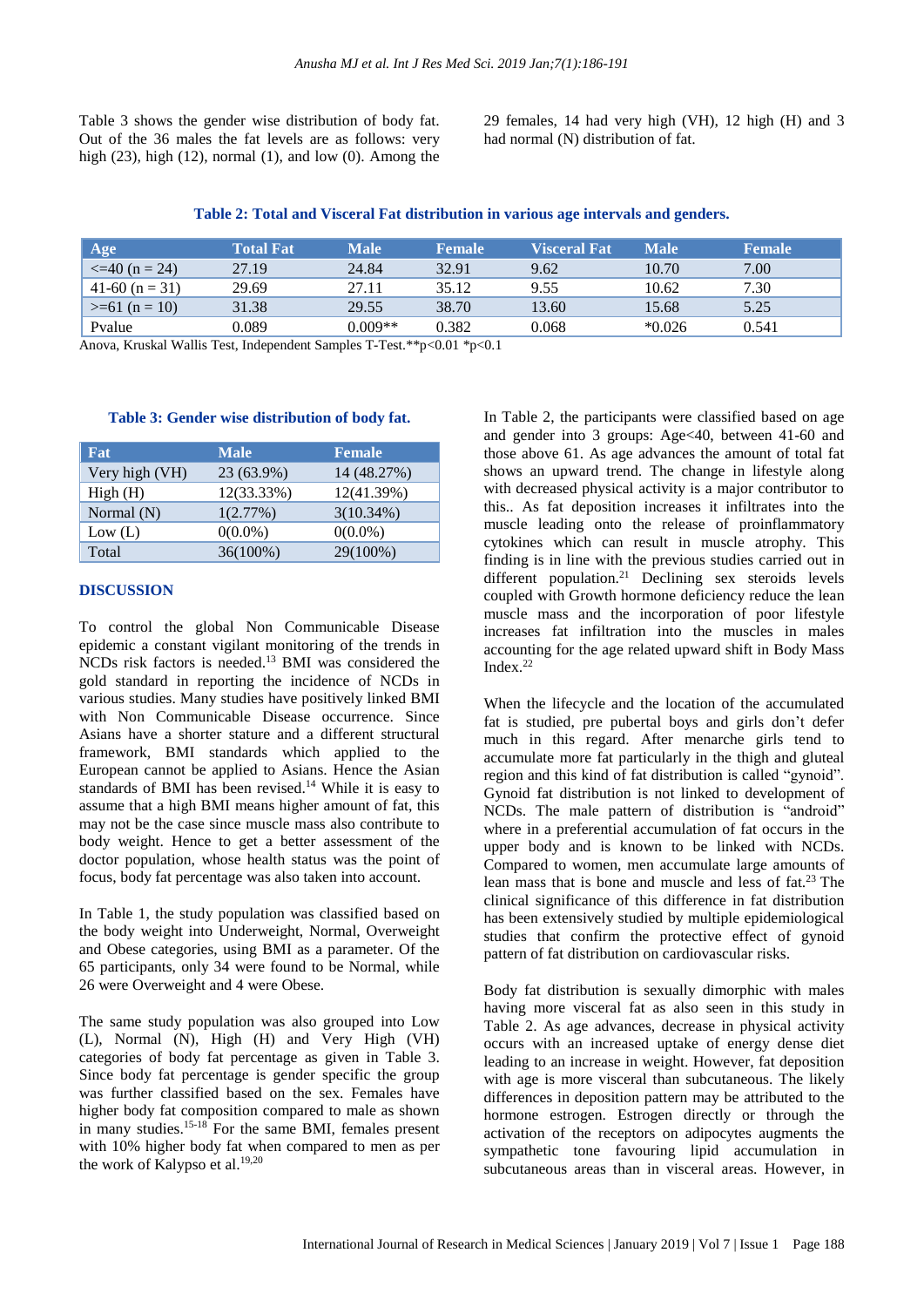peri and postmenopausal females, the distribution of fat is similar to male, that is, it is more visceral. Hyperandrogenism in female having Polycystic Ovary Disease shows a male pattern of fat distribution as seen in several studies, adding strength to the fact that sex steroids are responsible for the differential distribution of fat.<sup>24</sup>

Further epinephrine brings about lipolysis through receptors present on adipocytes. The distribution of receptors for epinephrine, that is alpha and beta, differs according to the site, with more beta receptor in adipocytes and alpha in hip and thigh region. The action of epinephrine through beta receptors is to stimulate lipolysis. Females have more alpha than beta receptors which inhibits lipolysis.<sup>25</sup> Estrogen stimulate epinephrine and Nitric Oxide (NO) production. NO intensifies interaction between epinephrine and beta receptors, hence accelerating lipolysis from abdominal adipocytes.<sup>26</sup>

Visceral Fat can induce insulin resistance leading to metabolic obesity*.* <sup>27</sup> The spectrum of disorders that may result from high Visceral Fat include Diabetes Mellitus, Hypertension, Cardiovascular Diseases, cancers etc.<sup>28-32</sup> Males have an enhanced post prandial meal derived FFA uptake by visceral adipose tissues, while females have preferential post absorptive direct FFA by subcutaneous fat could also be another reason to explain the same.<sup>15,33</sup> In this study an age related change in Visceral Fat was noted in males, but was not seen in females, the likely reason may be an inadequate sample size. More studies in postmenopausal female is needed in this field.

Table 3 classifies the study participants according to the gender wise distribution of fat. The striking observation is that only 4(I male and 3 female) out of 65 participants had normal body fat. This is in striking contrast to the BMI classification. Hence BMI cannot be taken as an appropriate reflection of fat mass. Our findings are in accordance to the findings of other researchers stating that BMI cannot distinguish between fat and muscle and hence more toned individuals might move into the overweight status even if their fat levels are low.<sup>34</sup> Despite these findings, the use of BMI as a gold standard continues to be rampant as seen in many studies. Asian Indians have a characteristic obesity phenotype consisting of a relatively lower BMI, excess body fat percentage, abdominal and truncal obesity and less lean tissue.35,36 Weight being a combination of lean mass, fat mass, water etc and a deeper understanding of the factors favoring fat mass deposition could help in both the classification and management of obesity. Resting fat metabolism is lower in females and hence they have higher stores which might offer a likely explanation.

#### **CONCLUSION**

In the back drop of the above findings and bearing in mind that these changes in fat deposition are modifiable, we would like to put forth certain suggestions. Body Mass Index cannot, in isolation be used as a predictor of health status. Body Fat Percentage analysis should be included in routine screening programs. The fuel utilization differs in males and females with women depending more on fat as primary source and men depending more on carbohydrates. Hence females will respond better to a properly programmed exercise regime and men to a well guided diet program in addition to exercise.

### **ACKNOWLEDGEMENTS**

Authors would like to thank Mr. Unnikrishnan, for statistical analysis of data.

#### *Funding: No funding sources*

*Conflict of interest: None declared*

*Ethical approval: The study was approved by the Institutional Ethics Committee of Jubilee Mission Medical College and Research Institute, Thrissur, Kerala, India*

### **REFERENCES**

- 1. World health organization. Burden of NCDs and their risk factors in India (Excerpted from Global Status Report on NCDs -2014). Available at: http://www.searo.who.int/india/topics/noncommuni cable diseases/ncd situation global report ncds 2 014.pdf. Accessed 24 October 2018.
- 2. State Planning Board, Government of Kerala. Human Development Report; 2005. Available at: http://planningcommission.nic.in/plans/stateplan/sdr \_pdf/shdr\_kerala05.pdf . Accessed 24 October 2018.
- 3. Shetty PS. Nutrition transition in India. Public Health Nutr. 2002:5:175±182. Available at: https://www.cambridge.org/core/journals/publichealth-nutrition/article/nutrition-transition-inindia/8B3C4A71EE883791E4AF0828E43BD4B9 Accessed 23 October 2018.
- 4. 2015-WHO Statistics. Available at: http://www.who.int/gho/publications/world\_health\_ statistics/EN\_WHS10\_Full.pdf. Accessed 24 October 2018.
- 5. Steyn K, Albertino D. Disease and Mortality in Sub-Saharan Africa. 2nd edition; Chapter 18: Lifestyle and Related Risk Factors for Chronic Diseases; 2006:247-267. Available at: https://openknowledge.worldbank.org/bitstream/han dle/10986/7050/363050Disease0101OFFICIAL0US E0ONLY1.pdf?sequence=1 Accessed 24 October 2018.
- 6. Lean ME, Han TS, Morrison CE. Waist circumference as a measure for indicating need for weight management. BMJ. 1995;311(6998):158±61. (PMID: 7613427; PubMed Central PMCID: PMC2550221).
- 7. Pouliot MC, Despres JP, Lemieux S, Moorjani S, Bouchard C, Tremblay A, et al. Waist circumference and abdominal sagittal diameter: best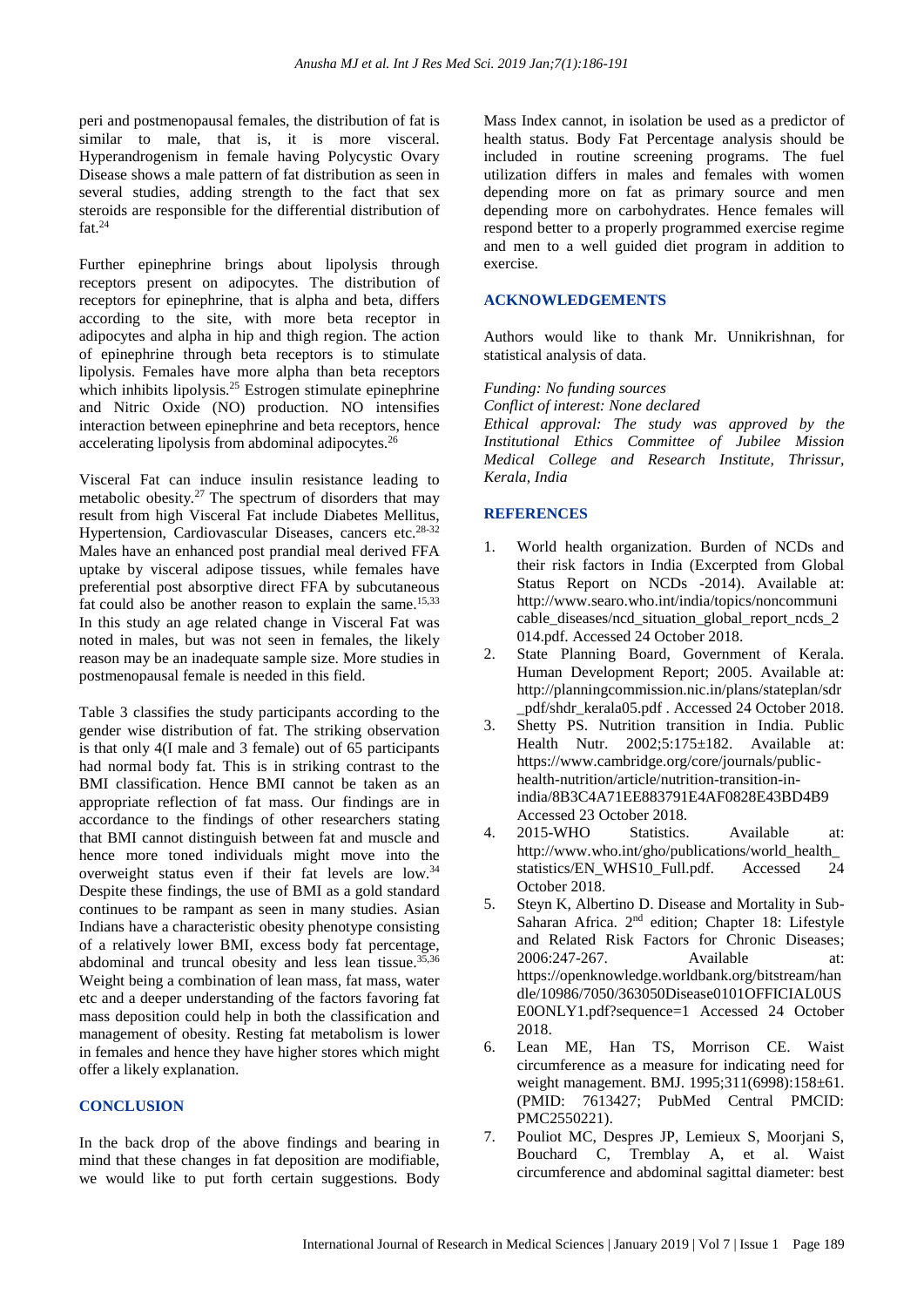simple anthropometric indexes of abdominal visceral adipose tissue accumulation and related cardiovascular risk in men and women. Ame J Cardiol.1994;73(7):460±8. (PMID: 8141087).

- 8. Manolopoulos KN, Karpe F, Frayn KN. Gluteofemoral body fat as a determinant of metabolic health. Int J Obes. 2010;34:949-59.
- 9. Pi-Sunyer FX. The epidemiology of central fat distribution in relation to disease. Nutr Rev. 2004;62:S120-6.
- 10. Blaak E. Gender differences in fat metabolism. Current opinion in clinical nutrition and metabolic care. 2001;4(6):499-502. (PMID:11706283).
- 11. Suresh N, Reddy RPL. Effect of lifestyle on body fat percentage and visceral fat in Indian women with above normal body mass index. Int J Cur Res Rev. 2017;9(19):32-6.
- 12. Wan CS, Ward LC, Halim J, Gow ML, Ho M, Briody JN, et al. Bioelectrical impedance analysis to estimate body composition, and change in adiposity, in overweight and obese adolescents: comparison with dual-energy x-ray absorptiometry. BMC Pediatr. 2014;14(1):1-10.
- 13. Sathish T, Kannan S, Sarma SP, Razum O, Sauzet O, Thankappan KR. Seven-year longitudinal change in risk factors for non-communicable diseases in rural Kerala, India: The WHO STEPS approach. PloS one. 2017 Jun 9;12(6):e0178949.
- 14. WHO Regional Report. The Asia-Pacific perspective redefining obesity and its treatment, Health Communications Australia Pvt Limited, Australia; 2000. [cited 2018 June 12] Available at: http://www.who.int/westernpacific/about/how-wework/programmes/nutrition. Accessed 24 October 2018
- 15. Karastergiou K, Smith SR, Greenberg AS, Fried SK. Sex differences in human adipose tissues- the biology of pear shape. Biology of sex differences. 2012 Dec;3(1):13.
- 16. Puder JJ, Varga S, Kraenzlin M, De Geyter C, Keller U, Müller B. Central fat excess in polycystic ovary syndrome: relation to low-grade inflammation and insulin resistance. J Clin Endocrinol Metab. 2005;90:6014-21.
- 17. Carmina E, Bucchieri S, Esposito A, Del Puente A, Mansueto P, Orio F, et al. Abdominal fat quantity and distribution in women with polycystic ovary syndrome and extent of its relation to insulin resistance. J Clin Endocrinol Metab. 2007;92:2500- 5.
- 18. Barber TM, Golding SJ, Alvey C, Wass JA, Karpe F, Franks S, et al. Global adiposity rather than abnormal regional fat distribution characterizes women with polycystic ovary syndrome. J Clin Endocrinol Metab. 2008;93:999-1004.
- 19. Womersley J, Durnin JVGA. A comparison of the skinfold method with extent of overweight and various weight–height relationships in the assessment of obesity. Br J Nutr. 1977;38:271-84.
- 20. Jackson AS, Stanforth PR, Gagnon J, Rankinen T, Leon AS, Rao DC, et al. The effect of sex, age and race on estimating percentage body fat from body mass index: The Heritage Family Study. Int J Obes Relat Metab Disord. 2002;26:789-96.
- 21. Mills, TC. Predicting body fat using data on the BMI. J Stat Educ. 2005;13:1-12.
- 22. Pasco JA, Nicholson GC, Brennan SL, Kotowicz MA. Prevalence of obesity and the relationship between the body mass index and body fat: crosssectional, population-based data. PloS one. 2012 Jan 13;7(1):e29580.
- 23. Nuttall FQ. Body mass index: obesity, BMI, and health: a critical review. Nutrition today. 2015 May: 50(3): 117.
- 24. Baptiste CG, Battista MC, Trottier A, Baillargeon JP. Insulin and hyperandrogenism in women with polycystic ovary syndrome. J Ster Biochem Mol Biol. 2010 Oct 1;122(1-3):42-52.
- 25. Vella V, Len K. Gender Differences in Fat Metabolism. Available at: https://www.unm.edu/~lkravitz/Article%20folder/ge nderdifferences.html. Accessed 24 October 2018
- 26. Lafontan M. Inhibition of epinephrine-induced lipolysis in isolated white adipocytes of aging rabbits by increased alpha-adrenergic responsiveness. J Lipid Res. 1979 Feb;20(2):208-16.
- 27. Hunter GR, Gower BA, Kane BL. Departments of Human Studies and Nutrition Sciences, University of Alabama at Birmingham. Age Related Shift in Visceral Fat. Int J Body Compos Res. 2010 September 1;8(3):103-8.
- 28. Hardy OT, Czech MP, Corvera S. What causes the insulin resistance underlying obesity? Curr Opin Endocrinol Diabetes Obes. 2012 Apr;19(2):81-7.
- 29. Bjorntorp P. Classification of obese patients and complications related to the distribution of surplus fat. Nutrition. 1990;6:131-7. [PubMed: 2134524]
- 30. Filipovsky J, Ducimetiere P, Darne B, Richard JL. Abdominal body mass distribution and elevated blood pressure are associated with increased risk of death from cardiovascular diseases and cancer in middle aged men. The results of a 15 to 20 year follow up in the Paris prospective study I. Int J Obes. 1993;17:197-203.
- 31. Seidell JC, Andres R, Sorkin JD, Muller DC. The sagittal waist diameter and mortality in men: the Baltimore longitudinal study in aging. Int J Obes. 1994;18:61-7.
- 32. Williams MJ, Hunter GR, Kekes-Szabo T, Snyder S, Treuth MS. Regional fat distribution in women and risk of cardiovascular disease. Am J Clin Nutr. 1997;65:855-60. [PubMed: 9062540]
- 33. Hunter GR, Kekes-Szabo T, Snyder S, Nicholson C, Nyikos I, Berland L. Fat distribution, physical activity, and cardiovascular risk factors. Med Sci Sports Exerc. 1997;29:362-9. [PubMed: 9139175]
- 34. Nguyen TT, Hernández Mijares A, Johnson CM, Jensen MD. Postprandial leg and splanchnic fatty